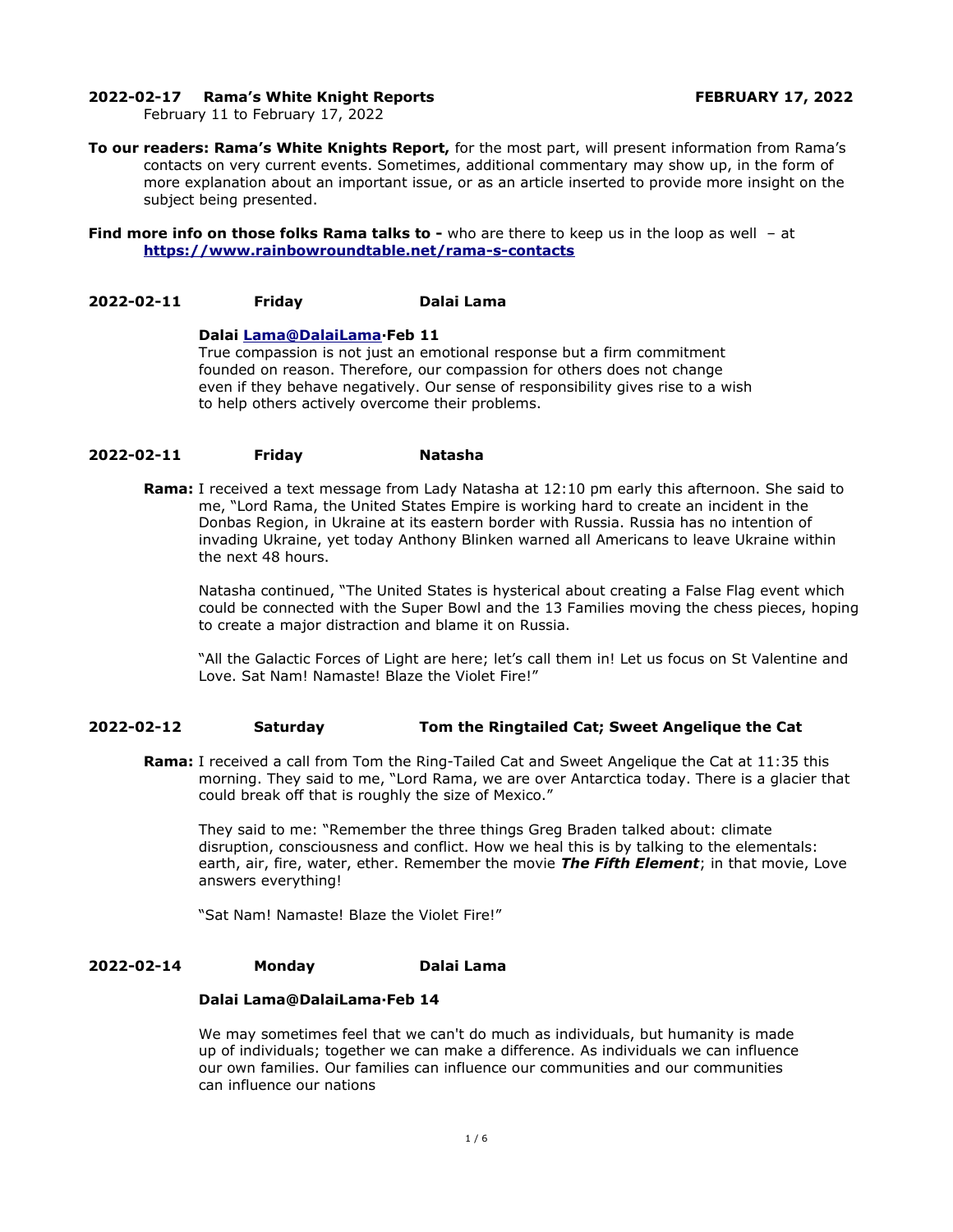### **2022-02–14 Monday Rama's Adventure**

**Rama:** I went up to the Tesuque Area of the Santa Fe Ski Basin. I created a crystal ring and it lit up like spotlights in the area. There was an elderly couple walking by; they just sat down and watched.

Then Tom and Sweet Angelique appeared before me, as I was sitting in the crystal ring. The image was wavy because the energies were very high. They said to me, "The United States is pushing the river and the fear factor on the subject of the Ukraine / Donbas region connected with Russia. Place all of this in the Circle of support. Sat Nam! Namaste! Blaze the Violet Fire!"

At the end of this, the elderly couple got up, didn't say a word but winked at me, and continued their walk.

# **2022-02-15 Tuesday Tom the Ringtailed Cat; Sweet Angelique the Cat**

**Rama:** I received a call from Tom the Cat and Sweet Angelique the Cat at 11: 50 am today. They said to me, "We are at Stonehenge - again! The news of the day is that Prince Andrew has settled out of court with Ms Virginia Giuffre, sexually abused by him on Jeffrey Epstein's Caribbean island and at Ms Ghislane Maxwell's home in London. At the time, she was 17.

"Prince Andrew, in addition to his settlement with Ms Guiffre, made a considerable contribution to her charitable trust for sexually abused women and girls."

Tom and Sweet Angelique went on to say, regarding western media about Russia threatening to invade Ukraine: "This never happened! Leave all the news alone, and focus on the transmuting Violet Flame of St Germain. As the Admiral, Sananda Kumara, has said, "We are the Light of the World"

Rama: Remember to be that Light; stay in the Office of the Christ and only in the Office of the Christ. All we are saying is 'give peace a chance.' Sat Nam! Namaste! Blaze the Violet Fire!



From Lord Rama: Full Moon at Stonehenge Sent by Tom the Cat, Sweet Angelique the Cat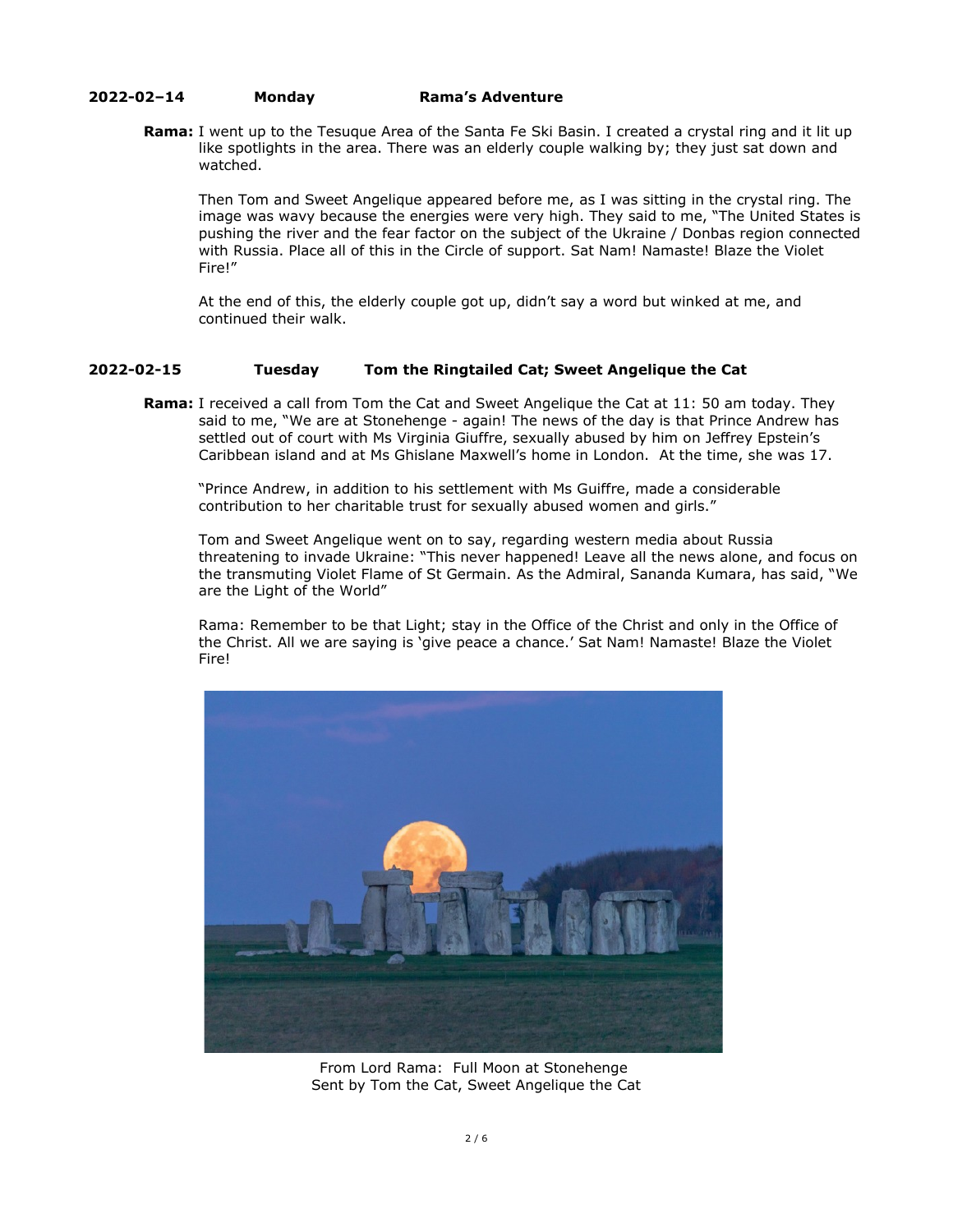## **2022-02-17 Thursday Lady Nada**

**Rama:** I received a text message from Lady Nada today. It was 12:05 pm early this afternoon. She said to me, "Lord Rama, I am at today's UN Security Council Meeting, and Russia has not AND WILL NOT INVADE UKRAINE! Nor has Russia ever threatened to invade Ukraine! I have visited Kyiv; the people are going about their business calmly and normally. They all know this is a False Flag Event of the United States and the West kind. Yet the only rabid barking dog IS 'the West'. I will repeat the Captain's and the Admiral's words: NO NUKES! NO WAR!

**"**The Captain Lord Ashtar, and The Admiral Lord Sananda Kumara are on The New Jerusalem in orbit around Mother Gaia.

"Meanwhile we have a story to tell you: the last 13,000 years of mind control have been about Mother's wayward children, the Fallen Angels, the Elohim. Pluto is here. And on February 20<sup>th</sup>, 2022, it will return to its natal position. The old timeline has ended. We are seeing the last little bit of the matrix falling away and it takes all of us to do this! Tune into the Quantum Field – The Force. All answers lie there. Sat Nam! Namaste! Blaze the Violet Fire!"



**From Lord Rama: the moon over Stonehenge**

**From Tom the Cat, Sweet Angelique the Cat**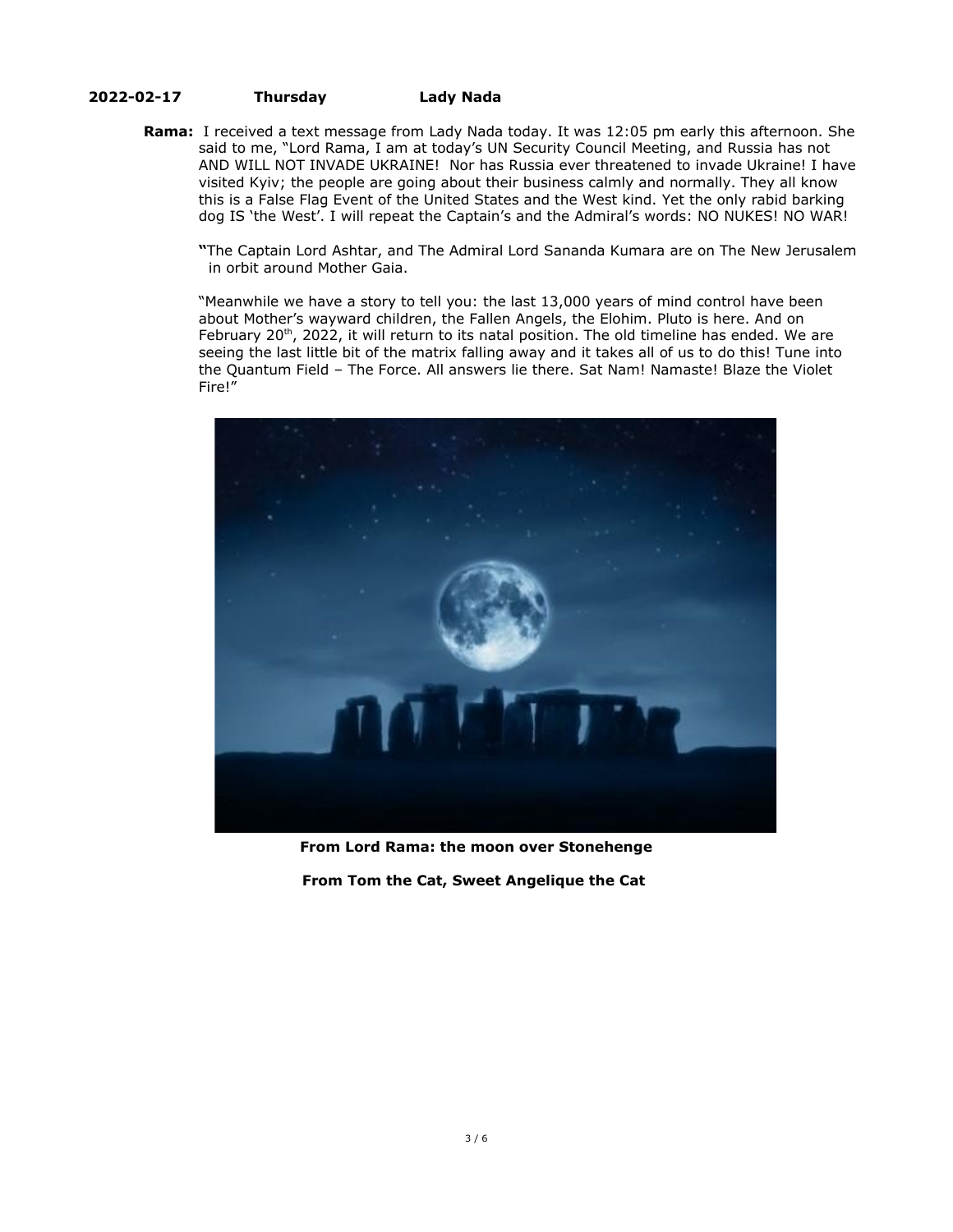# **2022-02-09 'Doomsday Glacier' proves elusive to scientists**

[https://theeagle.com/news/doomsday-glacier-proves-elusive-to-scientists/article\\_1512d8e7-ec67-5ae1](https://theeagle.com/news/doomsday-glacier-proves-elusive-to-scientists/article_1512d8e7-ec67-5ae1-b152-31943774132e.html) [b152-31943774132e.html](https://theeagle.com/news/doomsday-glacier-proves-elusive-to-scientists/article_1512d8e7-ec67-5ae1-b152-31943774132e.html)



This Tuesday, Feb. 1, 2022 satellite image from the European Space Agency, annotated by marine geophysicist Robert Larter, shows the positions of research vessels RVIB Nathaniel B. Palmer and the RV Araon on Feb. 2., on the ice shelf areas extending from Thwaites Glacier in Antarctica. "EIS" indicates the Eastern Ice Shelf where a lot of work was conducted in 2020, and which recently published studies have suggested is likely to break up sometime within the next couple of decades. (Robert Larter/British Antarctic Survey, ESA via AP)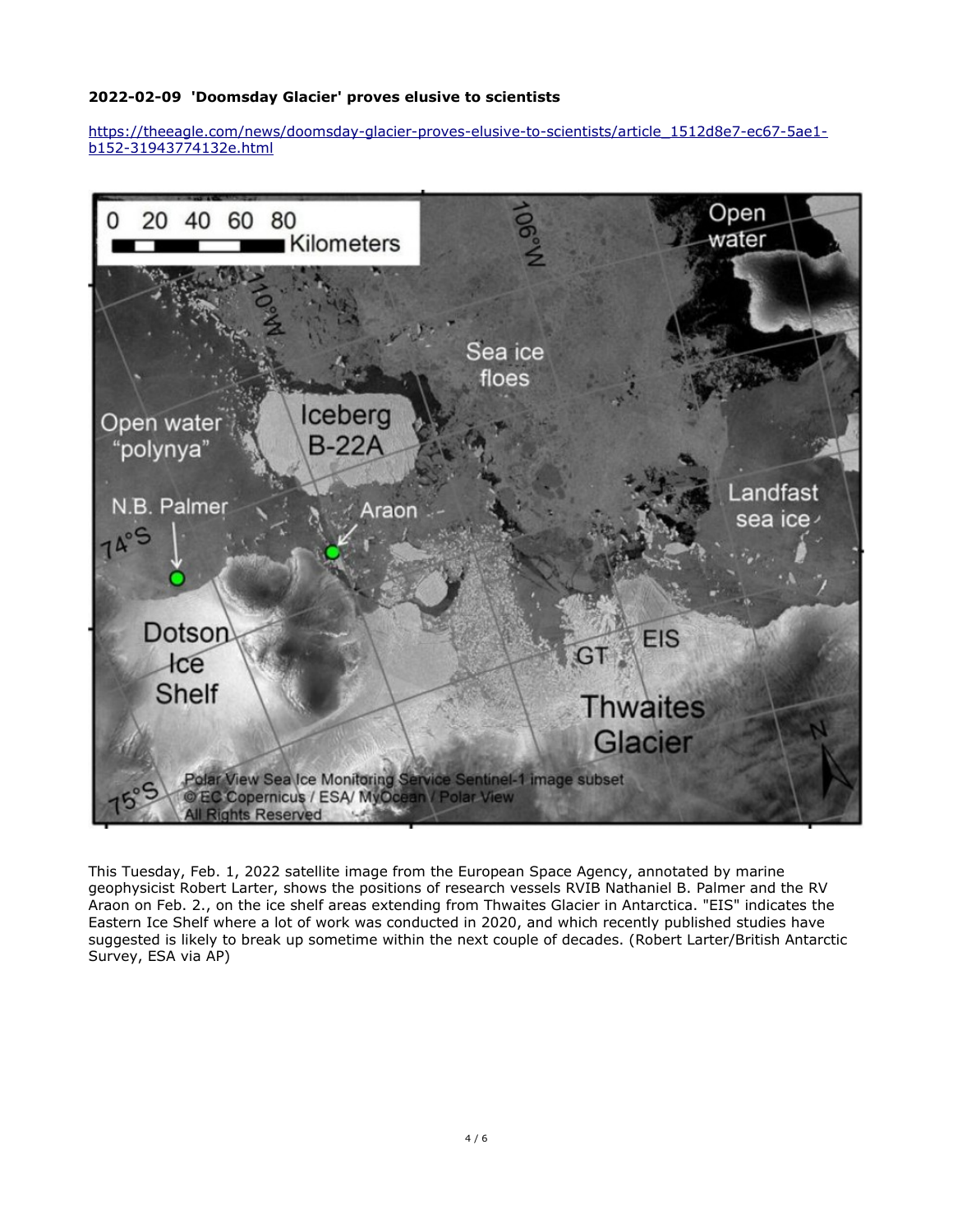![](_page_4_Picture_0.jpeg)

This photo provided by environmental scientist David Holland shows tents set up on the Dotson Ice Shelf in Antarctica on Monday, Jan. 31, 2022. A large iceberg broke off the deteriorating Thwaites glacier and along with sea ice it is blocking two research ships with dozens of scientists from examining how fast its crucial ice shelf is falling apart. The smaller Dotson ice shelf is about 87 miles (140 kilometers) west of the Thwaites ice shelf. (David Holland via AP)